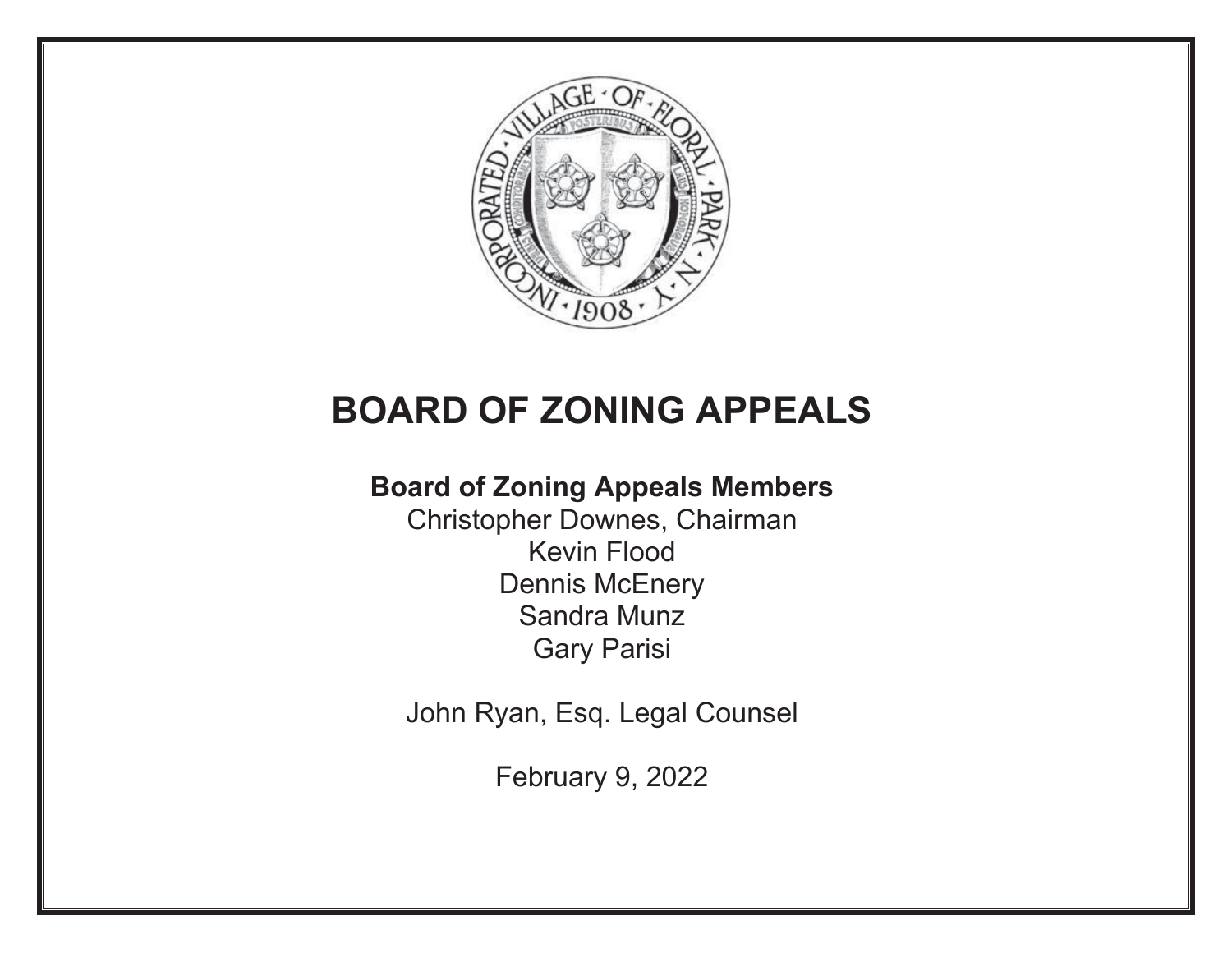| Case | <b>Number</b> | <b>Street</b>         | Sec/Blk/Lot         | Owners/Applicant | <b>Description</b>                                                             |
|------|---------------|-----------------------|---------------------|------------------|--------------------------------------------------------------------------------|
|      | 240           | <b>Floral Parkway</b> | 32/620/<br>212      | Mario Eusebio    | Maintain Front Air Conditioning Unit, Maintain Front and<br><b>Rear Deck</b>   |
|      | 330           | Lowell Avenue         | $8/64/318$ -<br>319 | Amit Sharma      | Maintain Deck and Enclosed Porch                                               |
|      | 499A          | Tulip Avenue          | 32/273/<br>229      | Stefano Amodio   | Proposed Front Light Pillars, Large Storage Shed,<br>Create Bathroom in Garage |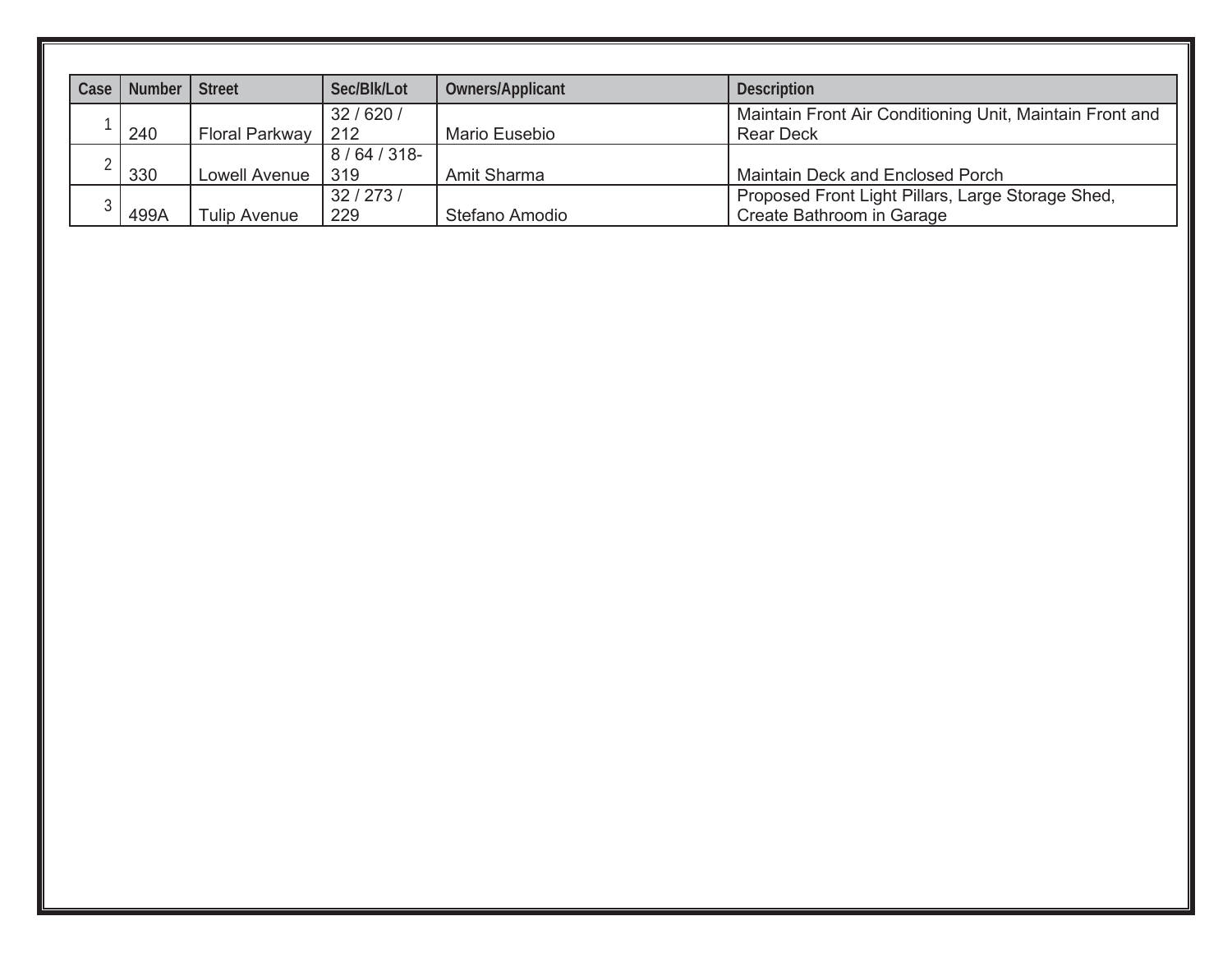# LEGAL NOTICE NOTICE OF PUBLIC HEARING INC. VILLAGE OF FLORAL PARK, NY

NOTICE IS HEREBY GIVEN that the Board of Appeals of the Incorporated Village of Floral Park will hold a public hearing in the Village Hall, No. 1 Floral Boulevard, Floral Park, New York on February 9, 2022 at 8:00 p.m. relative to the following application:

Application of Mario Eusebio, owner of 240 Floral Parkway, Floral Park, NY 11001, for a variance from § 99-21 E – The following features, and no others, may extend into required yards and courts not to exceed the distances specified, and except for Subsection E (4), (5) and (8), shall not be included in computing the building coverage: (7) Unroofed and unenclosed steps and stoops, terraces into the front yard, rear yard, and street side yard: extension of 25%. Applicant proposes to maintain a front deck that measures approximately 11' from the front lot line at the narrowest point. The 2% extension allows a 15' setback minimum. § 99-6 Schedule of Regulations: 5' minimum side yard and 15' minimum aggregate is required. § 99-21 C – Rear yards: In any residence district, the rear yard shall have a minimum depth of 25 feet. In the case of an uncovered deck, the rear yard shall have a minimum depth of 20'. Applicant proposes to maintain a deck with a side yard setback of less than 1' and a rear yard of approximately 11'. § 99-24 (F) (1) – No part of any freestanding heating, cooling, pumping, filtering, generating or other type of equipment or device shall be located in any front or side yard, or within 20 feet of any rear lot line, except that freestanding heating and cooling equipment may be located in the side yard provided that it is not located forward of the front line of the house or closer than 5 feet from the side lot line. Applicant proposes to maintain a unit which is located in the front yard.

This application is made subject to the provisions of Article IX, Section 99-61, of the Zoning Ordinance of the Incorporated Village of Floral Park.

The property which said variance is applied for is located 503.79' west of the intersection of Floral Parkway and Webster Street on the southwest side of Floral Parkway, and known as 240 Floral Parkway, Section 32, Block 620, Lot 212 on the Nassau County Land and Tax Map.

A copy of the application is on file in the Public Works/Building Department facility located at the foot of Stewart Street in the Village of Floral Park and may be examined by any persons interested therein during business hours, Monday through Friday, inclusive, except legal holidays from 8:30 a.m. to 4:00 p.m.

NOW TAKE NOTICE, that all parties in interest and citizens will be given the opportunity to be heard at the aforesaid time and place.

> BY ORDER OF THE BOARD OF APPEALS INCORPORATED VILLAGE OF FLORAL PARK, NY Margaret Fowler, Acting Zoning Board Secretary

Dated: January 2022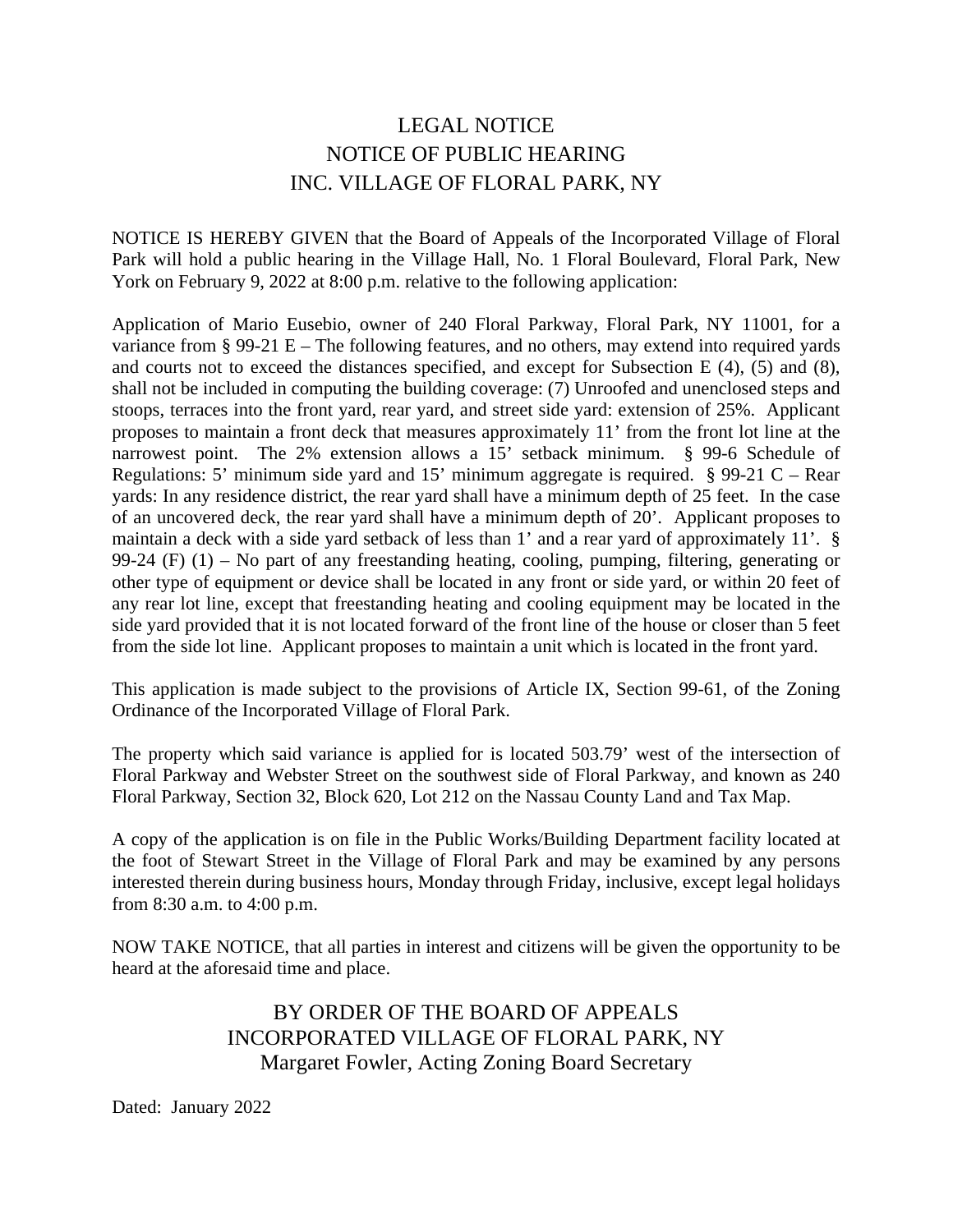#### LEGAL NOTICE

# NOTICE OF PUBLIC HEARING INC. VILLAGE OF FLORAL PARK, NY

NOTICE IS HEREBY GIVEN that the Board of Appeals of the Incorporated Village of Floral Park will hold a public hearing in the Village Hall, No. 1 Floral Boulevard, Floral Park, New York on February 9, 2022 at 8:00 p.m. relative to the following application:

Application of Amit Sharma, owner of 330 Lowell Avenue, Floral Park, NY 11001, for a variance from Chapter 99, Article I, § 99-6 Schedule of Regulations: Minimum side yard setback of 5 feet and an aggregate side yard setback of 15 feet. Applicant proposes to maintain a deck and enclosed porch with a 3 foot 9 inch side yard setback and an aggregate side yard of 13 feet 8 inches.

This application is made subject to the provisions of Article IX, Section 99-61, of the Zoning Ordinance of the Incorporated Village of Floral Park.

The property which said variance is applied for is located 120 feet east of Willis Avenue on the south side of Lowell Avenue, and known as 330 Lowell Avenue, Section 8, Block 64, Lots 318- 319 on the Nassau County Land and Tax Map.

A copy of the application is on file in the Public Works/Building Department facility located at the foot of Stewart Street in the Village of Floral Park and may be examined by any persons interested therein during business hours, Monday through Friday, inclusive, except legal holidays from 8:30 a.m. to 4:00 p.m.

NOW TAKE NOTICE, that all parties in interest and citizens will be given the opportunity to be heard at the aforesaid time and place.

# BY ORDER OF THE BOARD OF APPEALS INCORPORATED VILLAGE OF FLORAL PARK, NY Margaret Fowler, Acting Zoning Board Secretary

Dated: January 2022